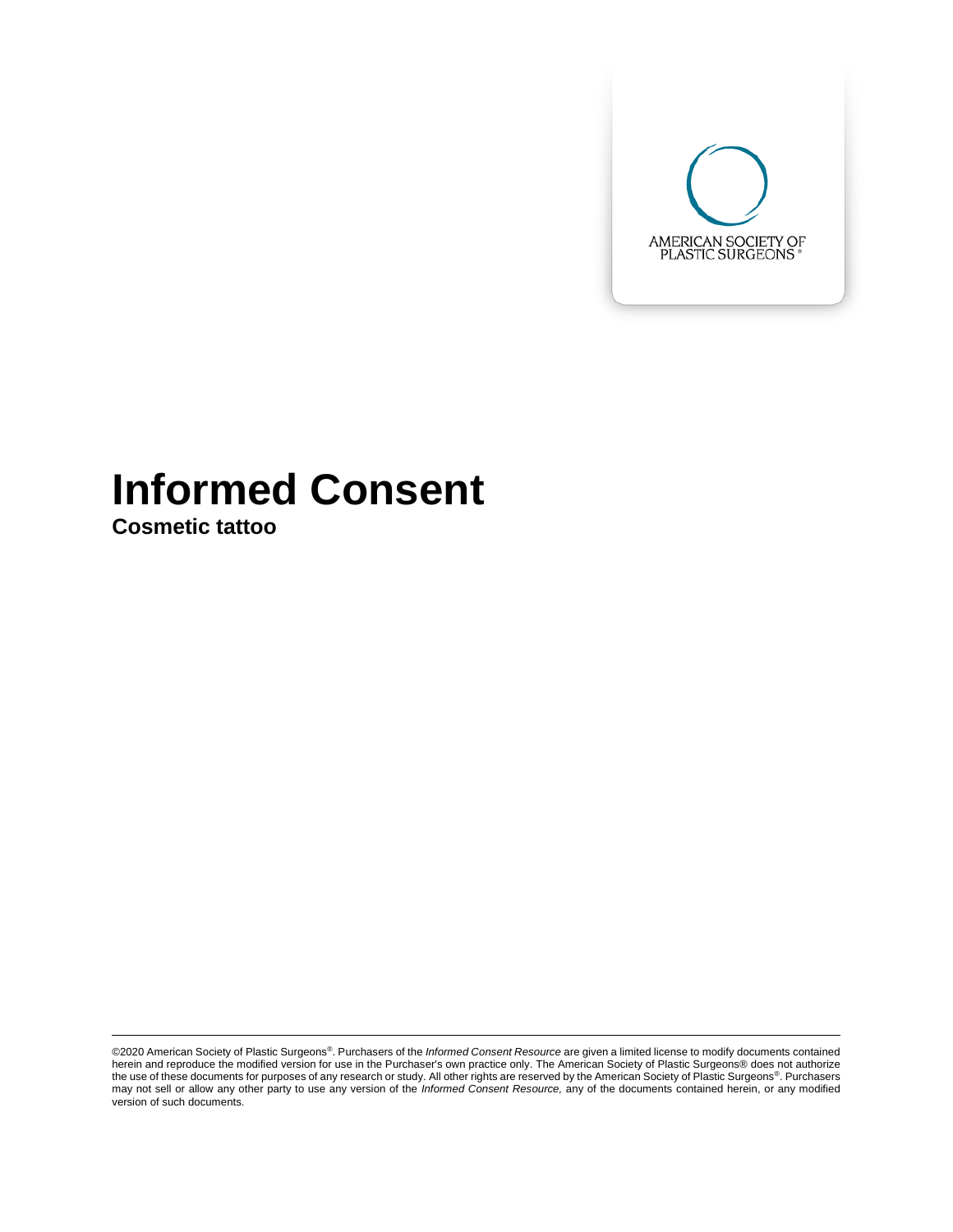

# **INSTRUCTIONS**

This document is about informed consent. It will tell you about **cosmetic tattoos**. It will outline the risks and other treatment options.

It is important that you read this whole document carefully. Please initial each page. Doing so means you have read the page. Signing the consent agreement means that you agree to the surgery that you have talked about with your plastic surgeon.

# **GENERAL INFORMATION**

Tattoo pigment is designed for cosmetic applications. The cosmetic tattoo technician inserts a pigment that creates a natural-looking color on the skin.

# **OTHER TREATMENTS**

Other options include using eyeliner, topical skin pigmentation, or other skin treatments. Risks and potential issues also come with other treatments.

#### **RISKS OF COSMETIC TATTOOS**

All procedures have some risk. It is important that you know these risks. You must also understand other issues that might come up during or after the procedure. Every procedure has its limits. Choosing to have a procedure means comparing the risks and benefits. Most people do not face problems, but you should talk about them with your cosmetic tattoo technician. Make sure you know all possible risks of cosmetic tattooing.

# **SPECIFIC RISKS OF COSMETIC TATTOOS**

#### **Bruising:**

You may bruise after the surgery. It should not last more than a day or two.

#### **Infection:**

It is rare, but you may get an infection after the treatment. If you do, you may need another treatment. This could include antibiotics, time in the hospital, or surgery. You need to tell your cosmetic tattoo technician about any infection. This could be ingrown toenails, insect bites, tooth problems, or urinary infections. An infection in another part of your body can lead to an infection where the tattoo is done.

# **Skin Discoloration/Swelling:**

You may see swelling after the treatment. The skin in or near the tattoo site can look lighter or darker than the skin around it. It is rare but swelling and skin discoloration can last a long time. In some cases, it may be permanent.

#### **Allergic Reaction:**

It is rare, but some patients have allergic reactions to the pigment, topical preparations, or injection. Allergic reactions may need more treatment. Tell your cosmetic tattoo technician about any prior allergic reactions.

# **Poor Results:**

You can expect good results. However, there is no guarantee for the results. The body is not symmetrical. Almost everyone sees unevenness in their body. It may not be visible before the treatment. For example, one side of your face may be a little larger. One side could sag more than the other. If you have more realistic ideas about the treatment, the results will look better to you. Some patients do not reach their goals. It is not the fault of the cosmetic tattoo technician or the treatment. You may not like the results. Unwanted results may NOT improve with more treatment.

**Page 1 of 4 and COV COVERTS 2000 Patient Initials C2020** American Society of Plastic Surgeons® This form is for reference purposes only. It is a general guideline and not a statement of standard of care. Rather, this form should be edited and amended to reflect policy requirements of your practice site(s), CMS and Joint Commission requirements, if applicable, and legal requirements of your individual states. The ASPS does not certify that this form, or any modified version of this form, meets the requirements to obtain informed consent for this procedure in the jurisdiction of your practice.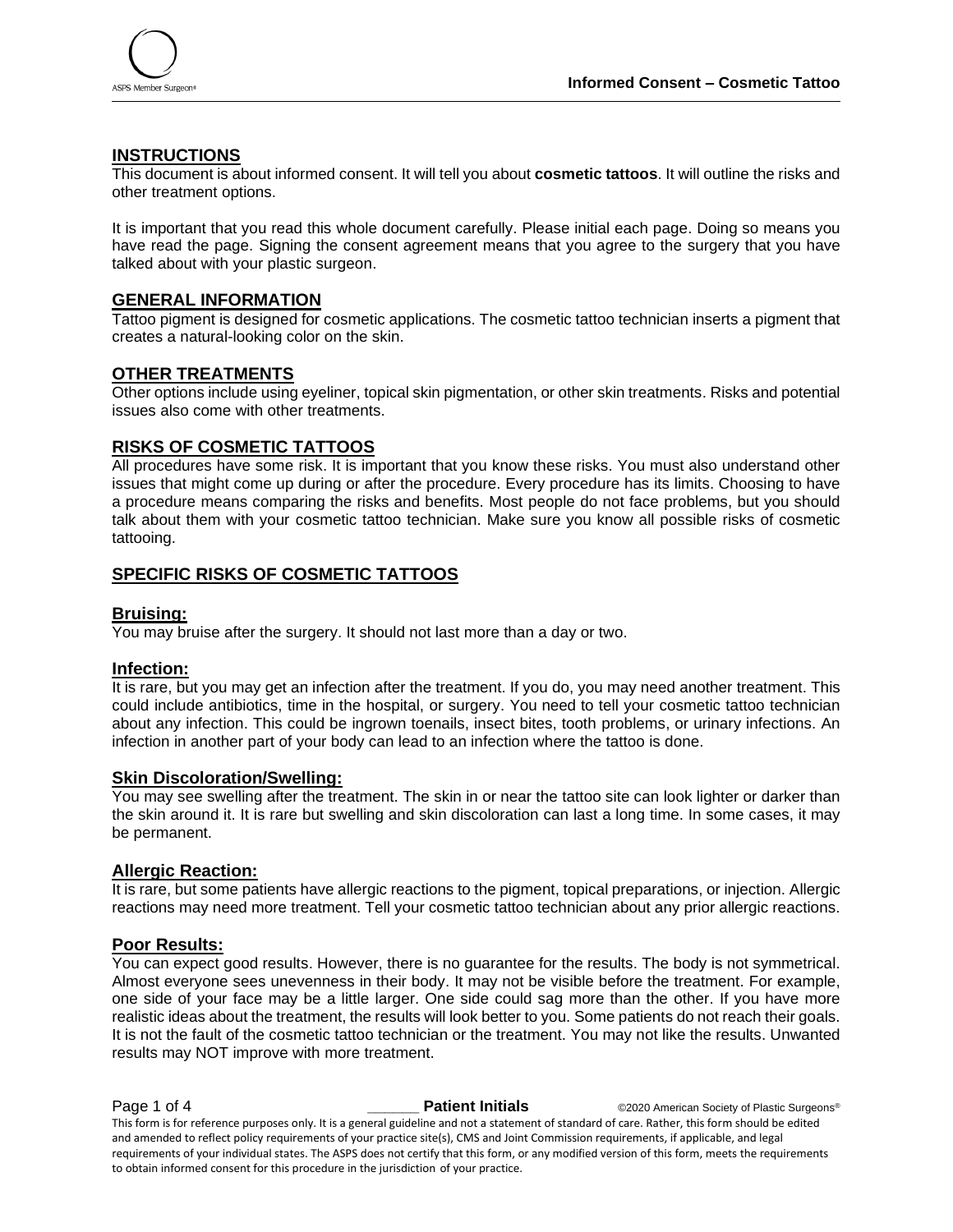

# **Scarring:**

All procedures that involve cutting skin leave scars. Some are easier to see than others. You can expect your wound to heal after tattooing, but you may get visible scars that are permanent. Scars may look bad at first. They may be a different color than your other skin. These scars may be raised and red in the first few weeks or months. They usually fade over time. However, some patients can have "hypertrophic" or "keloid" scars. These can be clearly seen and felt. They may be red, and they do not go away. You may need more treatments, like medication and/or surgery.

# **Touch Up Treatments:**

The tattoo technician will do everything possible for a good outcome. However, unexpected events can occur that may need more treatments.

# **Skin Sensitivity:**

Your skin may be itchy, tender, or very sensitive to hot or cold temperatures after the treatment. This usually goes away during healing. In rare cases, it may last a long time.

# **Damage to Eye Structures:**

It is very unlikely, but there is a risk of injury to the eye and the area around it. Injuries to this area may be temporary or permanent.

# **Pain:**

You may feel pain after your procedure.

# **Drug Reactions:**

You may have unexpected drug allergies. You may not respond to medication or may fall ill from the prescribed drugs. You should inform your doctor of any problems you have had with any medication or allergies to medication, both prescribed or over the counter. You should tell your doctor about any regular medication. Give your surgeon a list of your current medications and supplements.

#### **MRI complications:**

It is rare, but during magnetic resonance imaging (MRI) exams, you may have swelling or burning where you have tattoos or permanent makeup. Sometimes, tattoo pigments can interfere with the quality of the image.

#### **Permanent Nature of Tattoos:**

Tattoo removal is possible with lasers or surgery. That said, tattoos are permanent. Sometimes, tattoos cannot be totally removed. Sometimes, they can only be removed partially with laser or surgery.

#### **Change in Tattoo Appearance:**

The quality and color of the tattoo may change with time. You may not like the results. You may need more treatment to maintain the results.

# **DISCLAIMER**

Informed consent documents give you information about the procedure you are considering. These documents explain the risks of that procedure. They also discuss other treatment options, including not having surgery. However, informed consent documents can't cover everything. Your plastic surgeon may give you more or different information. This may be based on the facts of your case.

Informed consent documents are not meant to define or serve as the standard of medical care. Standards of medical care are determined based on the facts involved in an individual case. They may change with advances in science and technology. They can also change with the way doctors practice medicine.

**Page 2 of 4 and COV COVERTS 2000 Patient Initials C2020** American Society of Plastic Surgeons® This form is for reference purposes only. It is a general guideline and not a statement of standard of care. Rather, this form should be edited and amended to reflect policy requirements of your practice site(s), CMS and Joint Commission requirements, if applicable, and legal requirements of your individual states. The ASPS does not certify that this form, or any modified version of this form, meets the requirements to obtain informed consent for this procedure in the jurisdiction of your practice.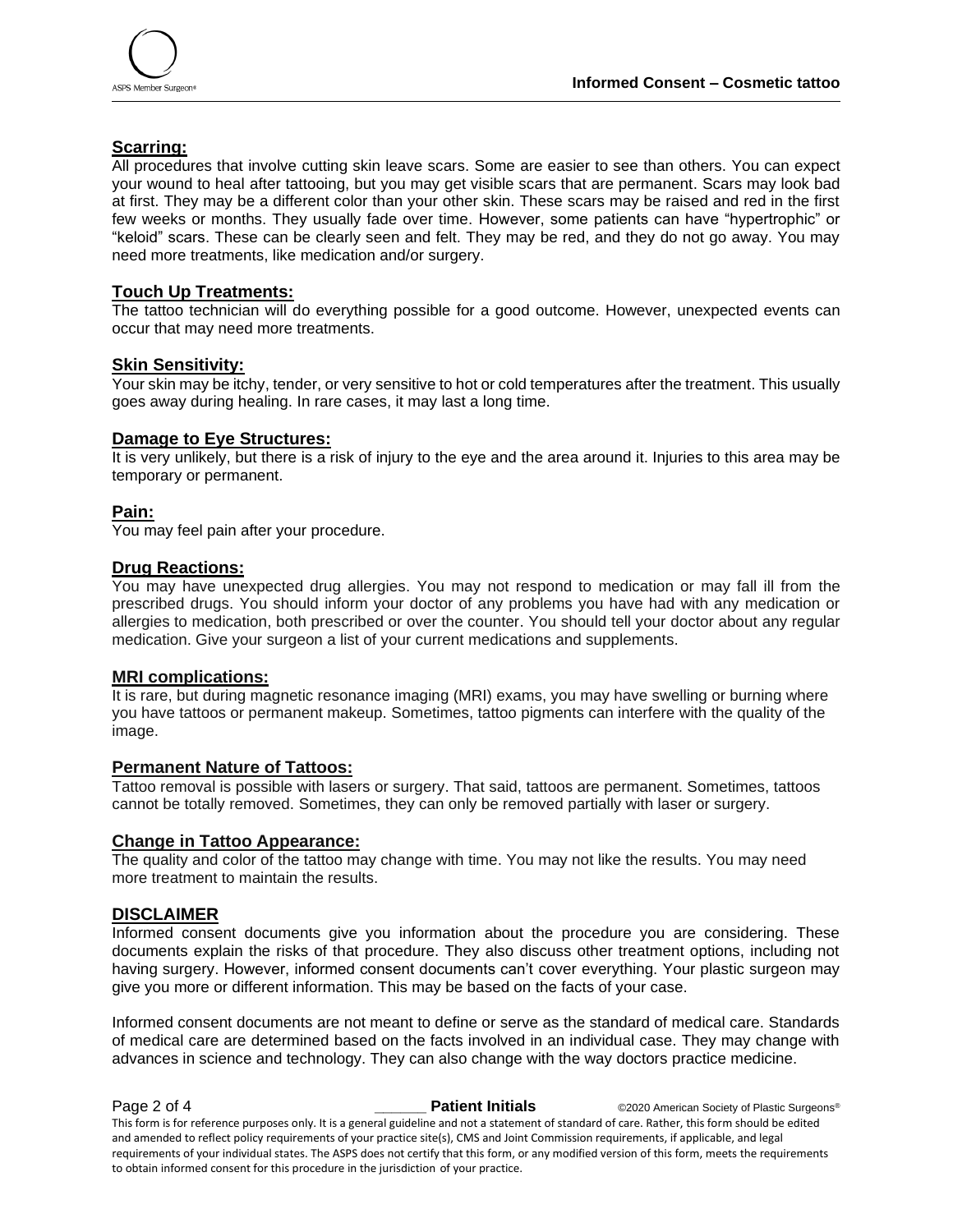

**It is important that you read the above information carefully and get all your questions answered before signing the consent agreement on the next page.**

**Page 3 of 4 Later 2 Constraint Patient Initials C2020** American Society of Plastic Surgeons® This form is for reference purposes only. It is a general guideline and not a statement of standard of care. Rather, this form should be edited and amended to reflect policy requirements of your practice site(s), CMS and Joint Commission requirements, if applicable, and legal requirements of your individual states. The ASPS does not certify that this form, or any modified version of this form, meets the requirements to obtain informed consent for this procedure in the jurisdiction of your practice.